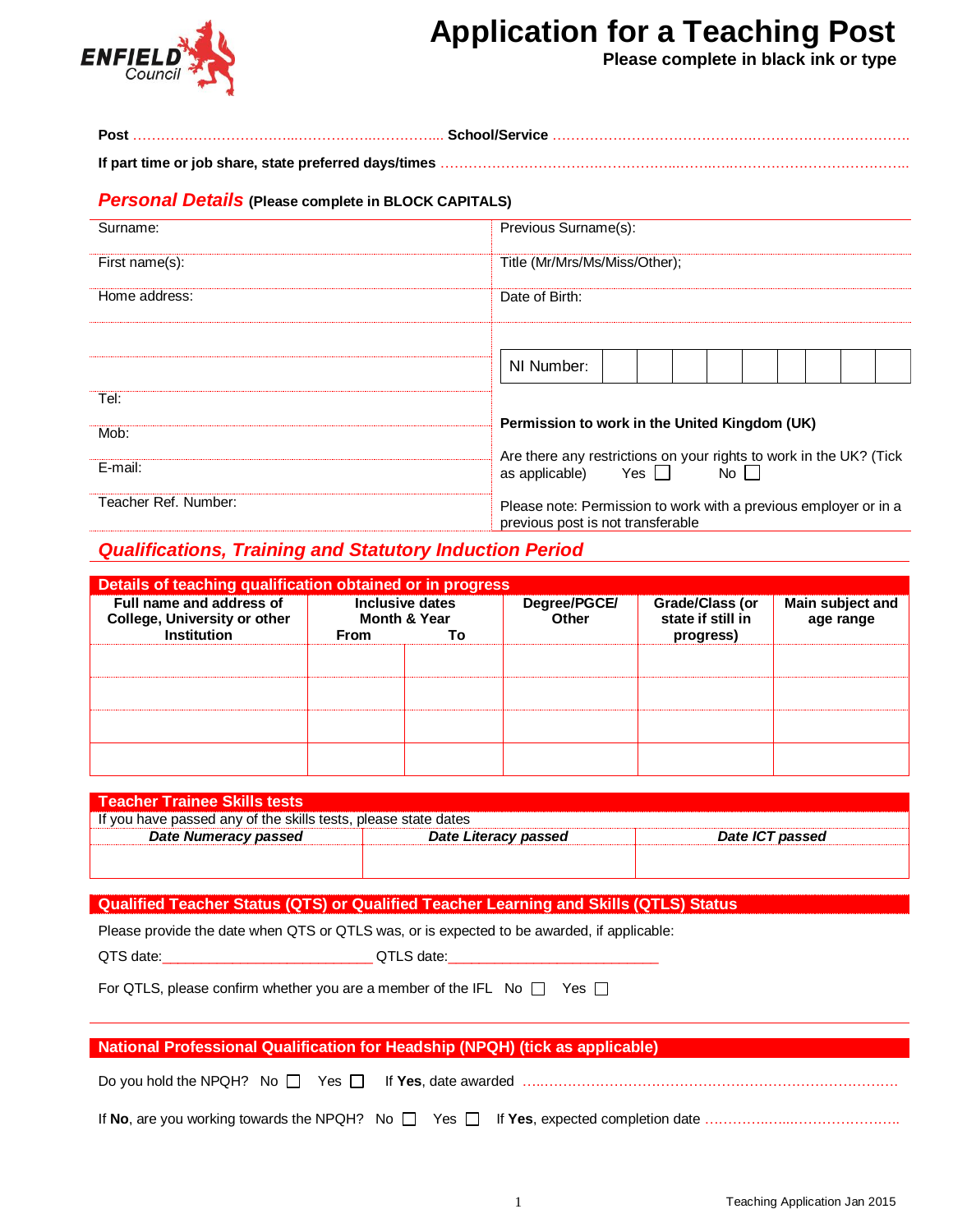| Details of degrees/diplomas and any other qualification obtained or in progress |                         |      |                        |                                      |                     |  |  |
|---------------------------------------------------------------------------------|-------------------------|------|------------------------|--------------------------------------|---------------------|--|--|
| Full name and address of<br><b>College, University or other</b>                 | Inclusive dates Month & | Year | Degree/Course<br>title | Grade/Class (or<br>state if still in | <b>Main subject</b> |  |  |
| <b>Institution</b>                                                              | From                    | То   |                        | progress)                            |                     |  |  |
|                                                                                 |                         |      |                        |                                      |                     |  |  |
|                                                                                 |                         |      |                        |                                      |                     |  |  |
|                                                                                 |                         |      |                        |                                      |                     |  |  |

| <b>Secondary School(s) or equivalent</b><br>Full name and address of<br><b>School/College</b> | Inclusive dates Month &<br>Year |    | <b>Examinations passed</b> | Grades      |  |
|-----------------------------------------------------------------------------------------------|---------------------------------|----|----------------------------|-------------|--|
|                                                                                               | <b>From</b>                     | To | <b>Subject</b>             | <b>Date</b> |  |
|                                                                                               |                                 |    |                            |             |  |
|                                                                                               |                                 |    |                            |             |  |
|                                                                                               |                                 |    |                            |             |  |
|                                                                                               |                                 |    |                            |             |  |
|                                                                                               |                                 |    |                            |             |  |

#### **Induction Period**

Have you satisfactorily completed the Statutory Induction Period?  $Yes \Box$  No  $\Box$  (Tick as applicable)

If '**No**', please tick ONE box below to indicate the reason:

Induction Period not applicable (e.g. QTS obtained on or before 7.5.99, unqualified teacher)  $\Box$  or Induction Period not yet started (applying for first post as a qualified teacher)  $\Box$  or

Induction Period partially completed  $\Box$  or

Induction Period extended  $\Box$  or

Induction Period failed  $\Box$ 

| Details of any Relevant Short Courses Attended in the past five years |                       |                                |  |  |  |  |  |  |
|-----------------------------------------------------------------------|-----------------------|--------------------------------|--|--|--|--|--|--|
| <b>Course Title and Organiser</b>                                     | <b>Dates Attended</b> | Any Other Relevant Information |  |  |  |  |  |  |
|                                                                       |                       |                                |  |  |  |  |  |  |
|                                                                       |                       |                                |  |  |  |  |  |  |
|                                                                       |                       |                                |  |  |  |  |  |  |
|                                                                       |                       |                                |  |  |  |  |  |  |
|                                                                       |                       |                                |  |  |  |  |  |  |
|                                                                       |                       |                                |  |  |  |  |  |  |
|                                                                       |                       |                                |  |  |  |  |  |  |
|                                                                       |                       |                                |  |  |  |  |  |  |
|                                                                       |                       |                                |  |  |  |  |  |  |
|                                                                       |                       |                                |  |  |  |  |  |  |
|                                                                       |                       |                                |  |  |  |  |  |  |
| Please continue on a separate sheet if necessary                      |                       |                                |  |  |  |  |  |  |

#### *Details of Most Recent Teaching Appointment*

| <b>Full name and address of Authority</b><br>and School/College (or state if<br>independent) | Type and<br>size of<br>school | <b>Position</b><br>held | <b>Full time/Part</b><br>time | Inclusive dates<br><b>Month &amp; Year</b><br>From | To | <b>Reason for</b><br>leaving (if<br>applicable) |
|----------------------------------------------------------------------------------------------|-------------------------------|-------------------------|-------------------------------|----------------------------------------------------|----|-------------------------------------------------|
|                                                                                              |                               |                         |                               |                                                    |    |                                                 |

Current salary range and actual salary. Also indicate any allowance(s) awarded and level of payment ……………………………… ……………………………………………………………..…………………………………………………………………………....…..………..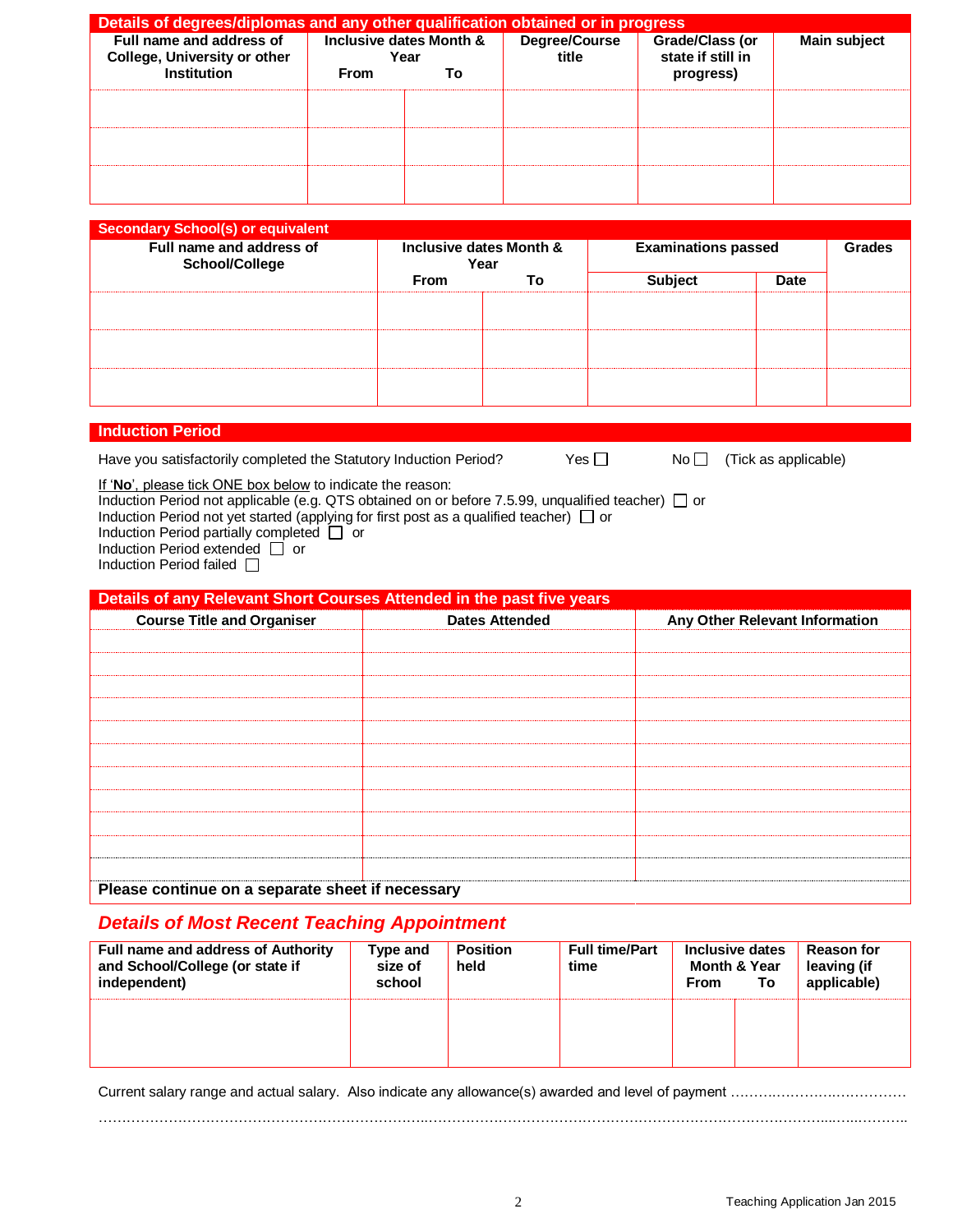# *Previous Teaching Appointments*

| Please complete with most recent appointment first, detailing gaps between appointments, e.g. bringing up family, time<br>spent travelling, periods of unemployment etc. |                                      |                         |                               |                                                             |  |                                                 |  |  |
|--------------------------------------------------------------------------------------------------------------------------------------------------------------------------|--------------------------------------|-------------------------|-------------------------------|-------------------------------------------------------------|--|-------------------------------------------------|--|--|
| Full name and address of Authority<br>and School/College (or state if<br>independent)                                                                                    | <b>Type and</b><br>size of<br>school | <b>Position</b><br>held | <b>Full time/Part</b><br>time | <b>Inclusive dates</b><br>Month & Year<br>To<br><b>From</b> |  | <b>Reason for</b><br>leaving (if<br>applicable) |  |  |
|                                                                                                                                                                          |                                      |                         |                               |                                                             |  |                                                 |  |  |
|                                                                                                                                                                          |                                      |                         |                               |                                                             |  |                                                 |  |  |
|                                                                                                                                                                          |                                      |                         |                               |                                                             |  |                                                 |  |  |
|                                                                                                                                                                          |                                      |                         |                               |                                                             |  |                                                 |  |  |
|                                                                                                                                                                          |                                      |                         |                               |                                                             |  |                                                 |  |  |
|                                                                                                                                                                          |                                      |                         |                               |                                                             |  |                                                 |  |  |
|                                                                                                                                                                          |                                      |                         |                               |                                                             |  |                                                 |  |  |
|                                                                                                                                                                          |                                      |                         |                               |                                                             |  |                                                 |  |  |
|                                                                                                                                                                          |                                      |                         |                               |                                                             |  |                                                 |  |  |
|                                                                                                                                                                          |                                      |                         |                               |                                                             |  |                                                 |  |  |
|                                                                                                                                                                          |                                      |                         |                               |                                                             |  |                                                 |  |  |
|                                                                                                                                                                          |                                      |                         |                               |                                                             |  |                                                 |  |  |
|                                                                                                                                                                          |                                      |                         |                               |                                                             |  |                                                 |  |  |
|                                                                                                                                                                          |                                      |                         |                               |                                                             |  |                                                 |  |  |
|                                                                                                                                                                          |                                      |                         |                               |                                                             |  |                                                 |  |  |
|                                                                                                                                                                          |                                      |                         |                               |                                                             |  |                                                 |  |  |
|                                                                                                                                                                          |                                      |                         |                               |                                                             |  |                                                 |  |  |
|                                                                                                                                                                          |                                      |                         |                               |                                                             |  |                                                 |  |  |
|                                                                                                                                                                          |                                      |                         |                               |                                                             |  |                                                 |  |  |
|                                                                                                                                                                          |                                      |                         |                               |                                                             |  |                                                 |  |  |

# *Previous Employment, Voluntary Work or Other Activities*

| Please complete with most recent employment/other activities first, detailing gaps between employment/other activities, |
|-------------------------------------------------------------------------------------------------------------------------|
| e.g. bringing up family, time spent travelling, periods of unemployment etc.                                            |

| Employer/Organisation | <b>Nature of</b><br>business | <b>Position held</b> | <b>Full time/Part</b><br>time | <b>Inclusive dates</b><br>Month & Year<br>To<br>From |  | Reason(s) for<br>Leaving |
|-----------------------|------------------------------|----------------------|-------------------------------|------------------------------------------------------|--|--------------------------|
|                       |                              |                      |                               |                                                      |  |                          |
|                       |                              |                      |                               |                                                      |  |                          |
|                       |                              |                      |                               |                                                      |  |                          |
|                       |                              |                      |                               |                                                      |  |                          |
|                       |                              |                      |                               |                                                      |  |                          |
|                       |                              |                      |                               |                                                      |  |                          |
|                       |                              |                      |                               |                                                      |  |                          |
|                       |                              |                      |                               |                                                      |  |                          |
|                       |                              |                      |                               |                                                      |  |                          |
|                       |                              |                      |                               |                                                      |  |                          |
|                       |                              |                      |                               |                                                      |  |                          |
|                       |                              |                      |                               |                                                      |  |                          |
|                       |                              |                      |                               |                                                      |  |                          |
|                       |                              |                      |                               |                                                      |  |                          |
|                       |                              |                      |                               |                                                      |  |                          |
|                       |                              |                      |                               |                                                      |  |                          |
|                       |                              |                      |                               |                                                      |  |                          |
|                       |                              |                      |                               |                                                      |  |                          |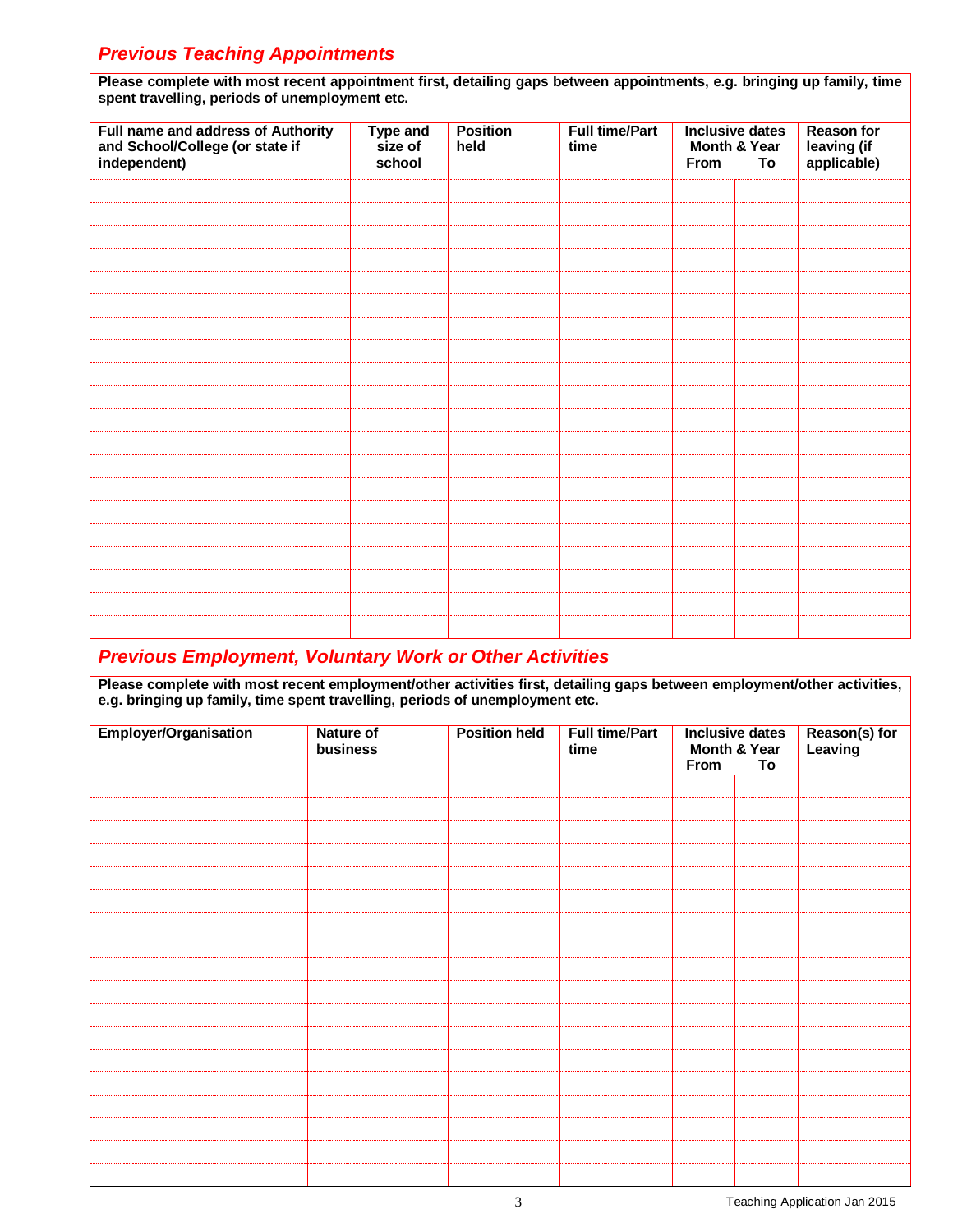# *Statement in Support of Application*

In this section you are asked to detail, by providing evidence and/or examples, how your knowledge, skills and abilities, or any other factors, relate to the criteria listed on the Person Specification sent to you with the Job Information Pack.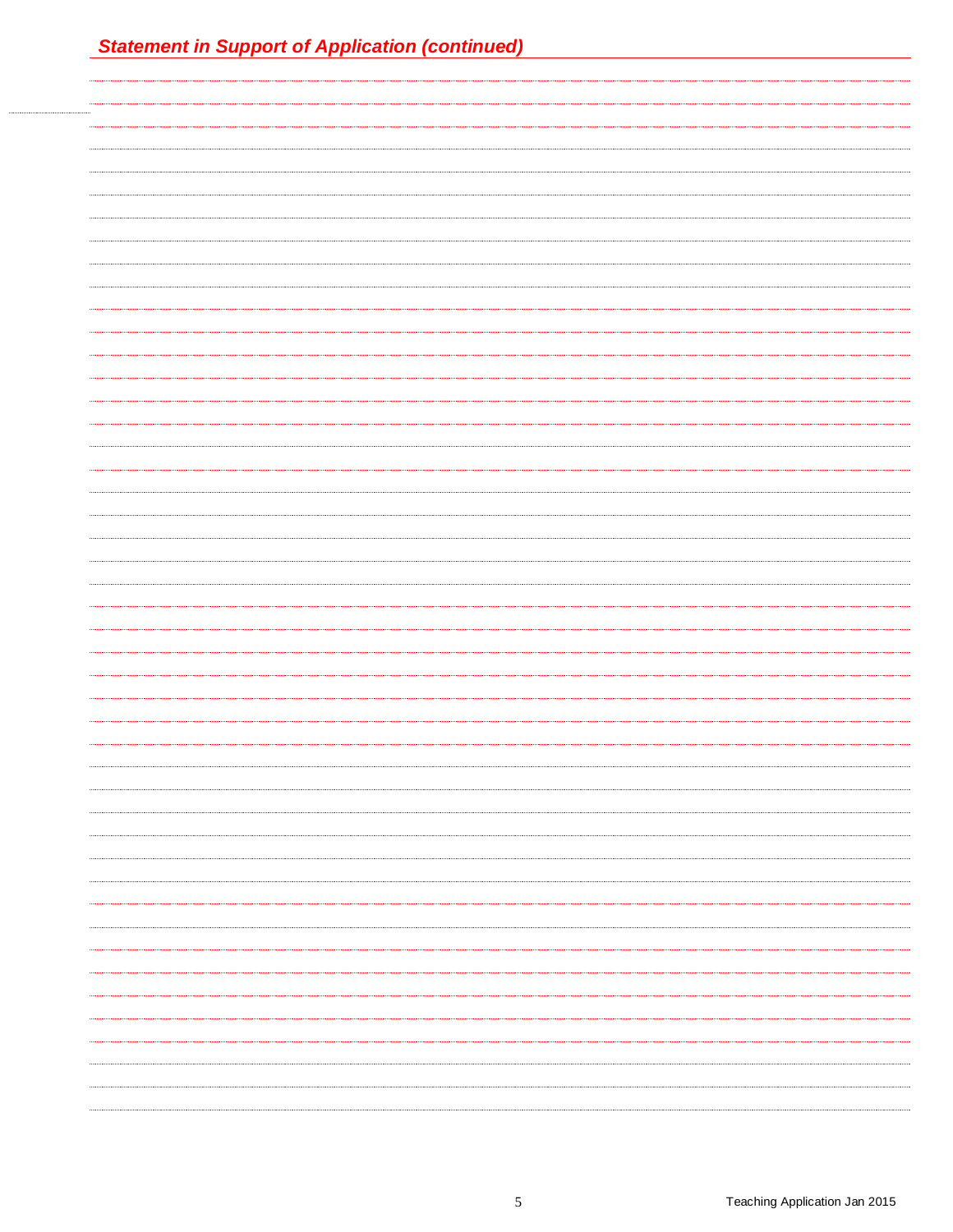**Please list referees who can comment on your skills and abilities to carry out the duties of the post for which you are applying. One of these must be your current or last employer. If your employer is/was a school, the referee provided must be the Head teacher. (NB. If you are not currently working with children but have done so in the past, the second referee should be the employer by whom you were most recently employed in work with children). You should be aware that referees will be asked about disciplinary/capability investigations or warnings. This may include requesting information on any capability proceedings undertaken within the last 2 years and the outcome. Referees will also be asked about other warnings in which the time penalty may have expired, if they relate to child protection issues. (They will not be asked to provide information on allegations proven to be false, unsubstantiated or malicious). If you are subsequently made a conditional offer of employment, further information may be sought from referees about health and absences.**

| $(a)$ Name                                                                                      | $(b)$ Name                                                                                      |
|-------------------------------------------------------------------------------------------------|-------------------------------------------------------------------------------------------------|
| Address                                                                                         | Address                                                                                         |
|                                                                                                 |                                                                                                 |
|                                                                                                 |                                                                                                 |
|                                                                                                 |                                                                                                 |
| Tel:                                                                                            | Tel:                                                                                            |
| Fax:                                                                                            | Fax:                                                                                            |
| E-mail:                                                                                         | E-mail:                                                                                         |
| Status:                                                                                         | Status:                                                                                         |
| Our normal practice is to take up references prior to<br>interview. Can we contact referee (a)? | Our normal practice is to take up references prior to<br>interview. Can we contact referee (b)? |
| YES $\square$<br>$NO \Box$                                                                      | YES $\square$<br>NO $\square$                                                                   |

**(NB**. **If you do not allow us to take up references prior to interview, you should be aware that you may not be shortlisted).** 

**State any date(s) inconvenient for interview:** 

#### *Declaration*

**Do you have a close relationship with, and/or are you related to, any employee, worker, volunteer, Governor or anyone else connected with the School/PRU, or any Senior Officer or Councillor of the London Borough of Enfield?** 

**YES** □ **NO** □ (Tick as appropriate)

**If YES, state details** …………………………………………………………………………..……….………………………………………...

**I understand that canvassing elected members of the Council, School Governors or School staff, directly or indirectly, for any appointment, will disqualify my application.**

**I confirm that I am not barred, either totally or to a limited extent, from work involving regular contact with children, young persons or other vulnerable people, nor subject to any prohibitions, sanctions, conditions, restrictions or disqualifications in relation to my employment/work imposed by the Secretary of State or a regulatory body.**

**In accordance with the Data Protection Act 1998, I agree that information I have provided may be held and used for personnel reasons.**

**I understand that failure to disclose any relevant information, or the provision of false information, could result in the withdrawal of any offer of appointment, or my dismissal without notice at any time in the future, and possible criminal prosecution.**

**I hereby declare that information given on this form is complete and accurate.**

**Signature:** …………………………………………….……………………………………………………**Date:** …………...….…..……………

**Please return form to:**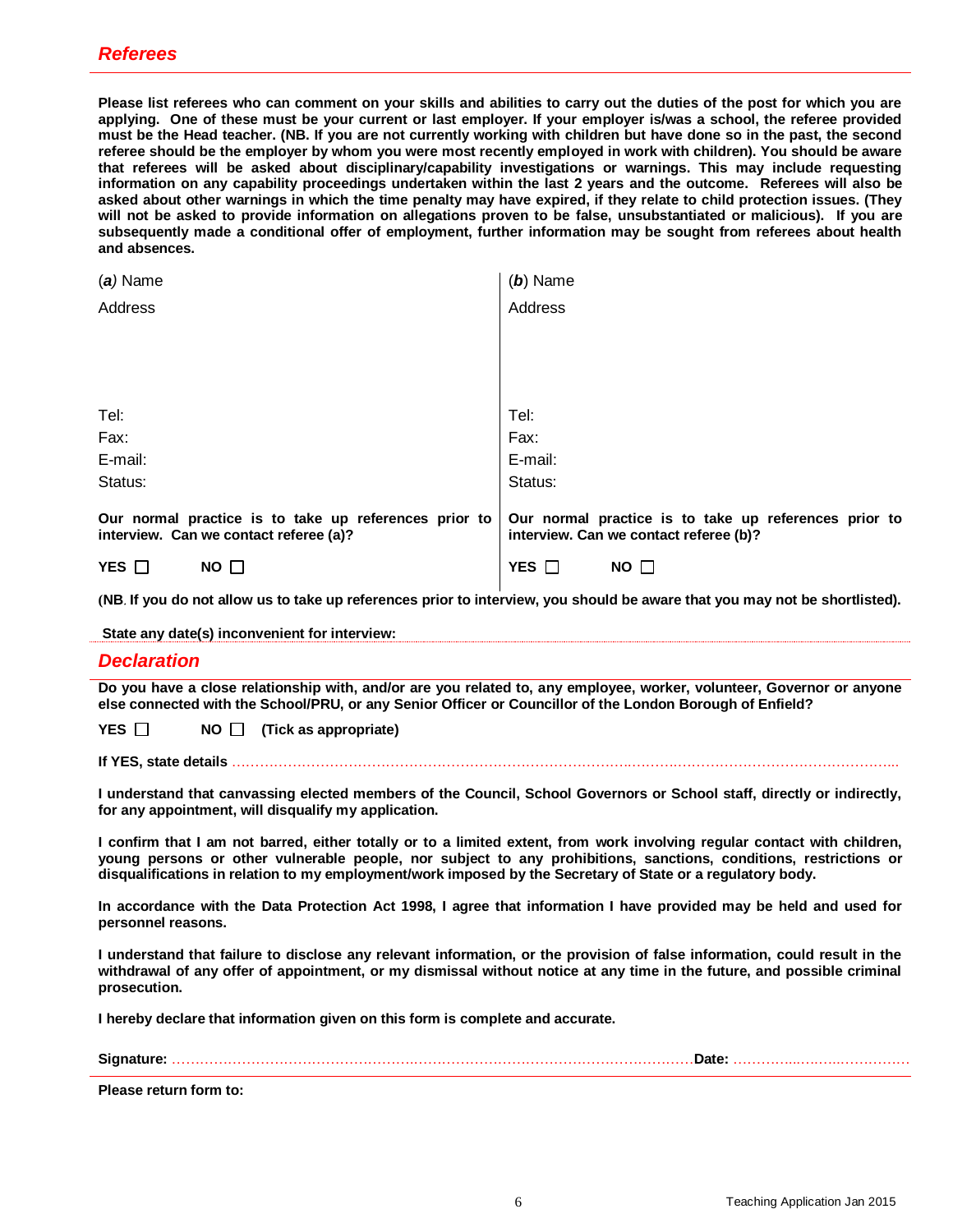## **LONDON BOROUGH OF ENFIELD**

# **DECLARATION OF UNSPENT AND RELEVANT SPENT CRIMINAL OFFENCES**

#### **BEFORE COMPLETING THIS FORM PLEASE READ THE FOLLOWING NOTES CAREFULLY**.

It is the policy of this Council and the School to require successful applicants for certain posts to disclose certain information on previous criminal records they may hold. This does not mean that possession of a criminal record will automatically prevent you from working for the Council or the School, rather, as part of the recruitment process such information will only be considered in the light of its relevance to the post for which you are applying. In many cases, a particular conviction will be of no relevance and so can be discounted for the purposes of your application. In assessing your suitability for a post, the Council and the School comply with the Code of Practice recommended by the Disclosure and Barring Service.

Because of the nature of the work for which you are applying, this post is exempt from the provisions of Section 4 (2) of the Rehabilitation of Offenders Act 1974 by virtue of the Rehabilitation of Offenders Act 1974 (Exceptions) Order 1975. Therefore you must give details on this form of relevant convictions, cautions, reprimands and warnings that you have and any court cases that you have pending.

The Council, or School, will use information provided by the Disclosure and Barring Service when assessing your suitability for such jobs. In the event of employment, any failure to disclose such convictions could result in dismissal or disciplinary action by the Council or the School. Any information you give us about convictions will be kept confidential and will only be considered in relation to the job for which you are applying.

# **DECLARATION OF CRIMINAL OFFENCES**

Using the guidelines below please list **all your unspent, and relevant spent, convictions, cautions, reprimands and final warnings,** including any convictions in a Court of Law outside Great Britain. Do not forget to include any pending convictions and indicate that they are pending.

You must provide details of the following:

**Cautions** relating to an offence from a list (see below) agreed by Parliament

**Cautions** given less than 6 years ago (where you were over 18 years old at the time of the caution)

**Cautions** given less than 2 years ago (where you were under 18 years old at the time of the caution)

**Convictions** relating to an offence from a prescribed list (see below)

**Convictions** that resulted in a custodial sentence (regardless of whether served)

**Convictions** given less than 11 years ago (where you were over 18 years old at the time of the conviction)

**Convictions** given less than 5.5 years ago (where you were under 18 years old at the time of the conviction)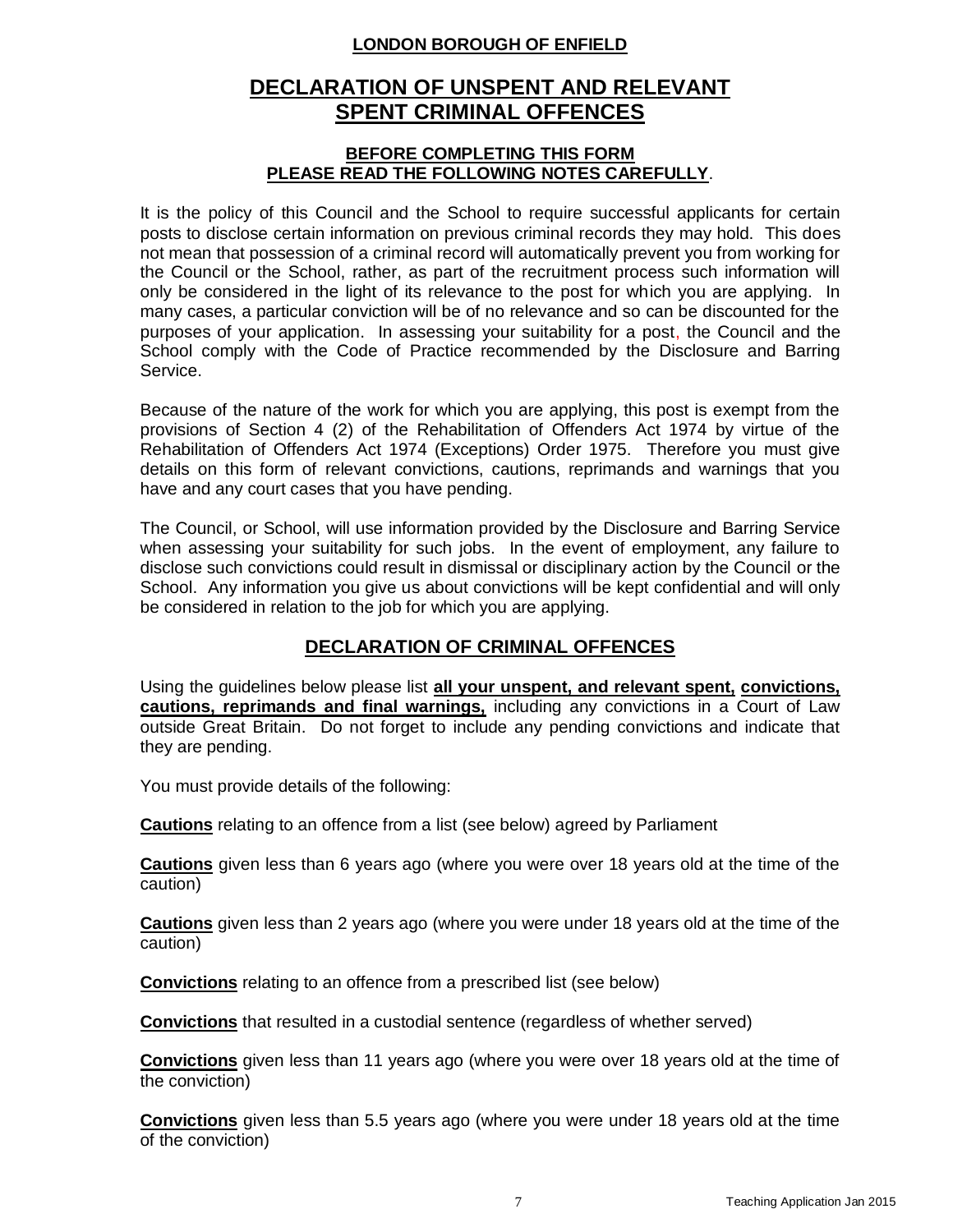Irrespective of the above list, **if you have more than one conviction then ALL convictions must be declared.**

The list referred to above includes a range of offences which are serious and which relate to sexual offending, violent offending and/or safeguarding. It would never be appropriate to withhold details of offences on this list. A list of offences which **must always** be declared has been derived from the legislation and can be accessed using the following link: [https://www.gov.uk/government/publications/dbs-list-of-offences-that-will-never-be-filtered](https://www.gov.uk/government/publications/dbs-list-of-offences-that-will-never-be-filtered-from-a-criminal-record-check)[from-a-criminal-record-check](https://www.gov.uk/government/publications/dbs-list-of-offences-that-will-never-be-filtered-from-a-criminal-record-check)

If you have no unspent, and no relevant spent, convictions, cautions, reprimands or warnings please write 'none' and sign the form. If you have any queries about the completion of the form, please contact the telephone number given in the covering letter.

| <b>Nature of Offence(s)</b> | <b>Name of Court and</b><br>Date of Conviction(s)<br>and/or Date of<br>Caution(s),<br><b>Reprimand(s) or</b><br><b>Warning(s)</b> | Sentence(s) |
|-----------------------------|-----------------------------------------------------------------------------------------------------------------------------------|-------------|
|                             |                                                                                                                                   |             |
|                             |                                                                                                                                   |             |
|                             |                                                                                                                                   |             |

All information given will be treated in the strictest confidence. Following receipt of this form you may be contacted to discuss the information you have given.

I certify that, to the best of my knowledge, the information on this form is true and accurate. I understand that if the information I have supplied is false, misleading or incomplete in any way, I may be disqualified from future engagement with the Council and/or the School and that any current engagement may be terminated with immediate effect.

Please complete this form and enclose it in the attached envelope.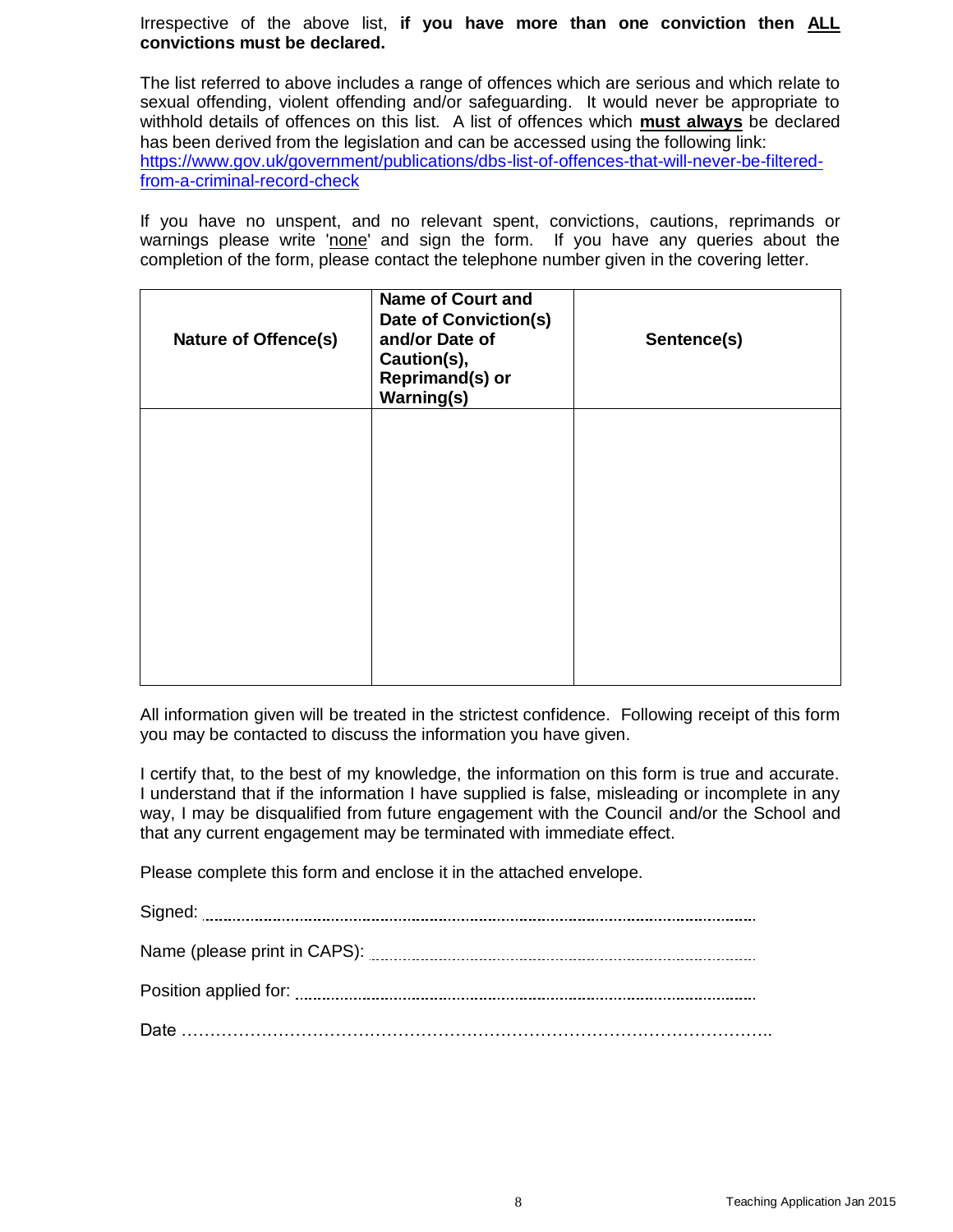#### **LONDON BOROUGH OF ENFIELD**

# **EQUAL OPPORTUNITIES**

*This sheet will be separated from your application form on receipt. The information you supply here plays no part in the selection process. It is used to monitor the effectiveness of our Equal Opportunities Policy. The information will be treated in the strictest confidence. Please complete A, B, C and D below and overleaf.*

**A. Please tick the appropriate box that best describes your ethnic origin. (For additional guidance, see notes below as indicated against each category).**

| <b>CATEGORY</b>                                  | <b>SUB-CATEGORY</b>                       | <b>Tick ONE</b><br>Box only |
|--------------------------------------------------|-------------------------------------------|-----------------------------|
| White                                            | White - British (See 1. below)            |                             |
|                                                  | White - Irish                             |                             |
|                                                  | Any Other White Background (See 2. below) |                             |
| Mixed/Dual                                       | <b>White and Black Caribbean</b>          |                             |
| <b>Background</b>                                | <b>White and Black African</b>            |                             |
|                                                  | White and Asian (See 3. below)            |                             |
|                                                  | Any Other Mixed background (See 4. below) |                             |
| Asian or Asian British                           | <b>Indian</b>                             |                             |
|                                                  | Pakistani (See 5. below)                  |                             |
|                                                  | <b>Bangladeshi</b>                        |                             |
|                                                  | Any Other Asian Background (See 6. below) |                             |
| <b>Black or Black British</b>                    | <b>Black Caribbean</b>                    |                             |
|                                                  | <b>Black African (See 7. below)</b>       |                             |
|                                                  | Any Other Black Background (See 8. below) |                             |
| Chinese (See 9. below)                           |                                           |                             |
| <b>Any Other Ethnic</b><br>Group (See 10. below) |                                           |                             |

- **1. English, Scottish, Welsh and Other White British.**
- **2. Albanian, Bosnian-Herzegovinian, Croatian, Greek/Greek Cypriot, Greek, Greek Cypriot, Italian, Kosovan, Portuguese, Serbian, Turkish/Turkish Cypriot, Turkish, Turkish Cypriot, White European, White Eastern European, White Western European, White Other.**
- **3. White and Pakistani, White and Indian, White and Any Other Asian Background.**
- **4. Asian and Any Other Ethnic Group, Asian and Black, Asian and Chinese, Black and Any Other Ethnic Group, Black and Chinese, Chinese and Any Other Ethnic Group, White and Any Other Ethnic Group, White and Chinese, Other Mixed Background.**
- **5. Mirpuri Pakistani, Other Pakistani, Kashmiri Pakistani.**
- **6. African Asian, Kashmiri Other, Nepali, Sinhalese, Sri Lankan Tamil, Other Asian.**
- **7. Angolan, Congolese, Ghanaian, Nigerian, Sierra Leonian, Somali, Sudanese, Other Black African.**
- **8. Black European, Black North American, Other Black.**
- **9. Hong Kong Chinese, Malaysian Chinese, Singaporean Chinese, Taiwanese, Other Chinese.**
- **10. Afghan, Arab Other, Egyptian, Filipino, Iranian, Iraqi, Japanese, Korean, Kurdish, Latin/South/Central American, Lebanese, Libyan, Malay, Moroccan, Polynesian, Thai, Vietnamese, Yemeni, Any Other Ethnic Group.**